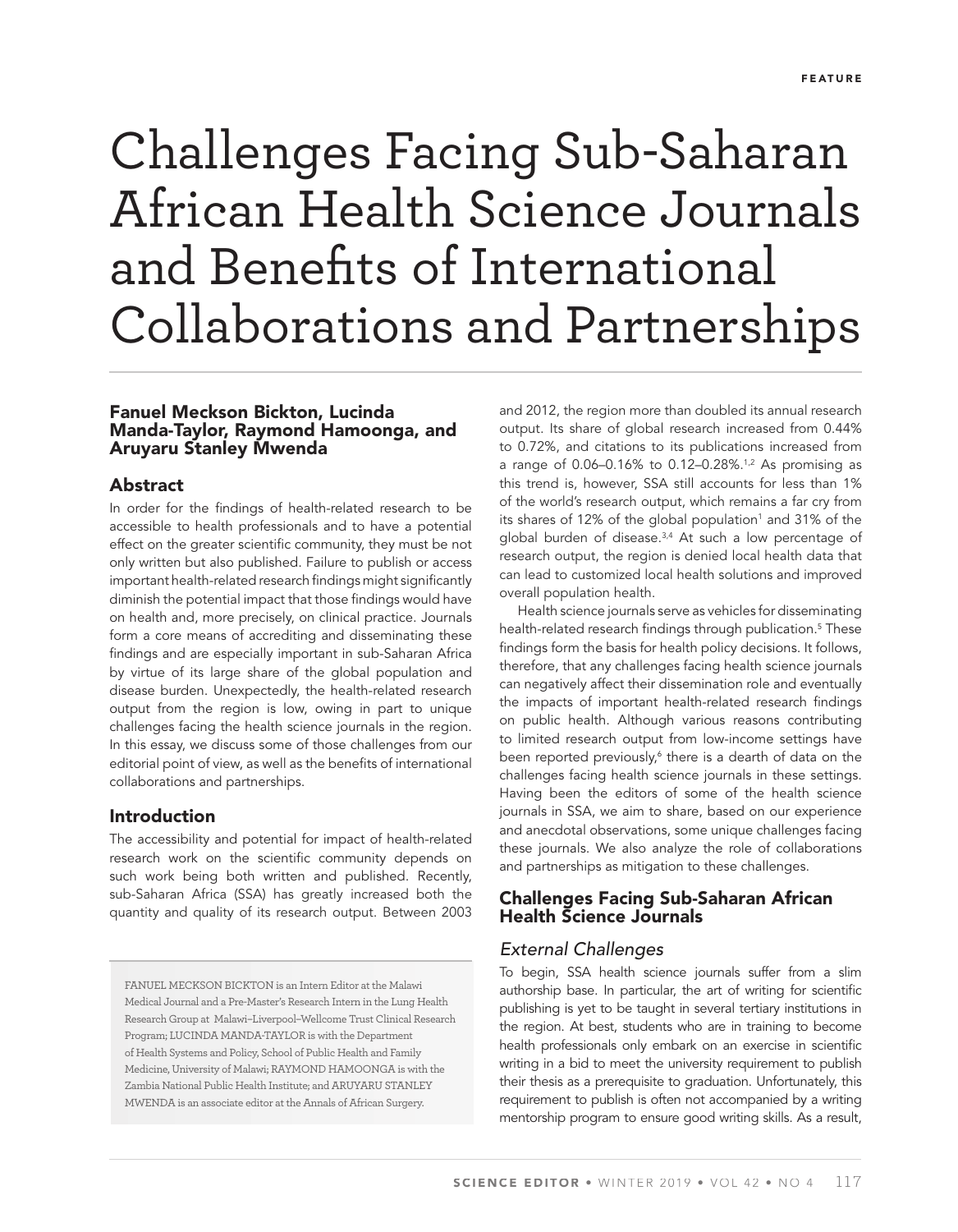#### *CONTINUED*

manuscripts that are submitted by junior researchers to local journals for consideration for publication can get rejected owing to poor quality and occasional breaches of publication ethics through plagiarism and other forms of scientific malpractice.<sup>7</sup> Journal editors may attempt to help junior authors improve the quality of their papers through the normal peer-review process and, sometimes, mentoring<sup>8</sup> (for example, through manuscript writing workshops); however, where no formal and regular structures exist to teach junior researchers scientific writing skills, the quality of their manuscripts will remain greatly impaired. Kumwenda et al.<sup>9</sup> identified a lack of mentorship of junior researchers by senior researchers as one of the challenges facing young African scientists in their research careers. In that study, one junior researcher had this to say:

"When I first wanted to publish, I needed someone *to assist me in turning my dissertation report into a publication. I approached two professors, but they kept postponing the meeting dates until I gave up."*

Second, SSA health science journals face poor journal patronage. This is reflected in the researchers' poor response when they are invited by editors to review manuscripts—a situation that may result in a delayed peer-review process of the manuscript and in low-quality publications.

Third, there is the issue of "Impact Factor Fundamentalism,"10 a situation whereby African researchers prefer to publish their research manuscripts in high Impact Factor journals journals overseas. Unfortunately, such manuscripts tend to face high rejection rates by those journals because of their lack of or little relevance to their audience. Indeed, research originating from Africa often addresses local problems and is meant for local (African) journals' audiences.<sup>5,11</sup>

Fourth, there is a rise in the number of predatory journals, which continues to hamper the growth of genuine journals in SSA. Many a seasoned researcher would rather lean on the side of caution, and rightly so, when evaluating requests from SSA journals for editorial assignments, such as serving as a reviewer or associate editor or being nominated to editorial board membership. The strict guidelines that have been put forth as warning flags for researchers to identify predatory journals, although intended for good, do unfortunately place several SSA journals in the category of predatory journal–like category. For instance, many SSA journals are yet to be indexed, have a very low Impact Factor (or lack one entirely), and may comprise an editorial board membership from a single country. All these factors only inadvertently tick all the boxes with regards to being a predatory journal. It is therefore important that more partnerships and initiatives be developed between renowned journals in the global North and such SSA journals that are in their infancy in order to help distinguish them from predatory journals. Such relationships

would boost the confidence of researchers in SSA journals and open a whole array of resources and benefits.

#### *Internal Challenges*

SSA health journals face poor sustainability. This is partly due to the low funding priority and support from local institutions to the journals.12 This lack of a strong funding base hampers the development of the journals and their ability to offer ancillary services such as author outreach campaigns and workshops on manuscript writing in addition to auxiliary services that help improve the international visibility of the journals' publications (e.g., Altmetric). Additionally, the journals have poor succession planning. This situation means that when an editorial staff member leaves the journal because of retirement, resignation, termination, transfer, promotion, or death, there is often no one readily available or prepared to continue the staff member's duties.

The dedication of time and energy to editorial work is imperative to the practice of journal publishing. Although it is not uncommon for journal editors the world over to serve voluntarily in addition to their other personal or professional responsibilities, the general poverty situation in SSA leads its journal editors into dedicating much of their time and energy into taking care of their paying jobs at the expense of their voluntary editorial work. As a result, journal production and metrics such as Impact Factor can suffer, which encourages African academics and researchers to publish elsewhere.

Moreover, the focus on peer-reviewed publications sometimes makes journal editors forget the vital role of dissemination of published research into the media for wider effect. Good working relationships with the media is a missing link toward a wider reach of health science journals in SSA.

### **Benefits of International Collaborations** and Partnerships

Collaborations in research and publishing have been in existence for a while.<sup>13,14</sup> Although certain authors have decried parachute research—the case in which Southern researchers in North–South collaborations conspicuously get left out of the resulting publications—considerable measures seem to have been put in place to arrest this challenge through meaningful collaborative partnerships.13 One such collaborative partnership is the African Journal Partnership Program (AJPP).

AJPP is a partnership between African health and biomedical journals and leading journals published in the United States and the UK, with journals from the United States and UK providing mentorship and training to African journals.14,15 The program was born out of an idea conceived in 2003 by the Fogarty International Center and the National Library of Medicine to address the need for capacity building among Africa's biomedical and health journals by partnering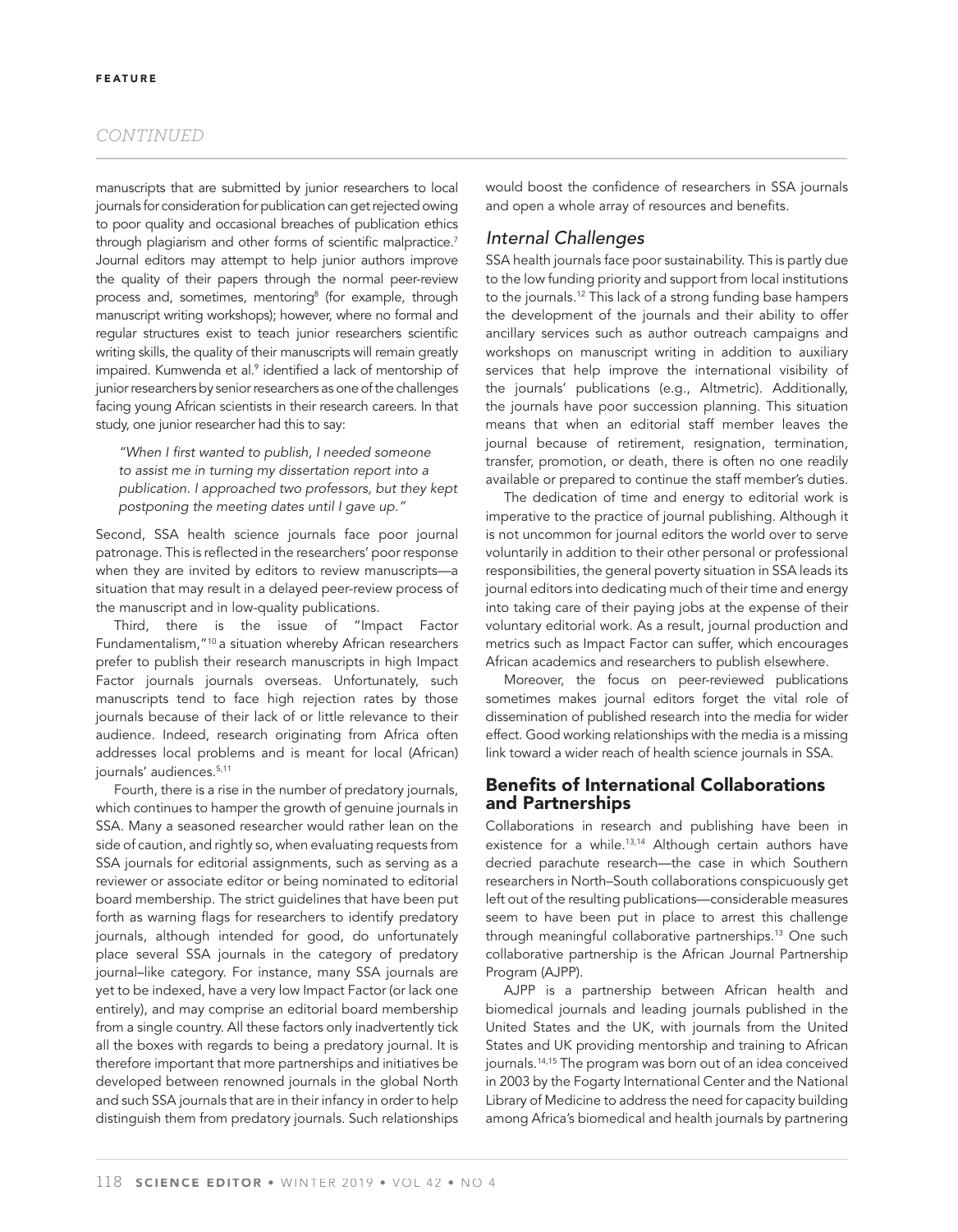#### *CONTINUED*

a select few with leading biomedical journals in the United States and the UK.16 The AJPP has received support from the Council of Science Editors from the beginning.

The AJPP began in 2004 with four journal partnerships as follows: *African Health Sciences* partnered with *The BMJ, Ghana Medical Journal* with *The Lancet, Malawi Medical Journal with JAMA* and *Mali Medical* with *Environmental Health Perspectives* with the *American Journal of Public Health*. Over the years, the program has grown. When a second contract was awarded for a 5-year period in July 2008, the *Ethiopian Journal of Health Sciences, Annales Africaines de Médecine, Sierra Leone Journal of Biomedical Research, Annals of Internal Medicine*, and *The New England Journal of Medicine* joined the program. A third contract was awarded in 2013 and in 2016, and the partnership program was extended to the *Annals of African Surgery* and *Rwanda Journal of Health Sciences.* In 2018*, The Health Press Zambia* was welcomed as the newest member. Currently, there are 10 African journals paired with six mentor northern journals (Table).<sup>17</sup>

The premise behind the AJPP is that, despite the recognized benefits of medical journals to health practitioners, Africa's medical journal production and distribution are low and therefore do not make research from endemic areas available to colleagues on the continent or in the international scientific community.18 This is due mainly to poor representation of African health and medical journals in international indexing services.<sup>18</sup> A central goal of the AJPP, therefore, was to strengthen the capacities of participating African journals to publish high-quality, relevant academic articles to a standard comparable to the West by emphasizing the need to establish guidelines and platforms for authors to submit manuscripts for publication and by implementing criteria for rigorous scientific peer-review processes for articles that conform to international academic publishing practices in health so that they could be accepted into MEDLINE and other scholarly indexes, thus resulting in wider availability of African health and medical research to the world.<sup>17</sup>

Starting with a basic needs assessment,<sup>19</sup> the AJPP looked at equipment, facility, and editorial needs and provided computer hardware, software, Internet connectivity, and training. Workshops on journal management and strategic business planning were offered. A tradition of internships was established with the African journals in order to train up the next generation of editors. In 2014, a qualitative and quantitative review of the AJPP by Sarah Schroter, Senior Researcher at *The BMJ*, identified several key success indicators of the program, including increased online visibility and accessibility owing to an increase in the number of journals indexed in international databases such as PubMed Central and MEDLINE, some journals being awarded Impact Factors, and all journals having websites. Annual evaluations have documented continued progress for the journals.

The AJPP is funded by the U.S. National Institutes of Health with support from the U.S. National Library of Medicine and the Fogarty International Center, and the program is administered by the Council of Science Editors.2 In 2017, the Elsevier Foundation joined the partnership by providing a grant for a volunteer training complement.<sup>2</sup> In a program dubbed "Research without Borders," publishing volunteers from Elsevier spend up to a month working closely with the editorial teams of each African journal.<sup>2</sup> This has contributed much to recent progress for these SSA journals. The AJPP also receives valuable support from nonjournal partners, including ScholarOne Manuscripts and Clarivate Analytics, SPi Global Services, KWF Consulting, Ovid (Wolters Kluwer), and Compuscript.

# Future Hopes for Sub-Saharan African Health Science Journals

It is now clear that a lot stands to be gained by all parties through partnerships. Whereas SSA journals benefit from capacity building and expertise development, the western journals continue to reach out to wider authorship base and get new perspectives.13,14 What remains now is a scale-up of

| <b>Table.</b> African and Mentor Northern Journals in the African Journal Partnership Program. |                                                                              |
|------------------------------------------------------------------------------------------------|------------------------------------------------------------------------------|
| <b>African Journals</b>                                                                        | <b>Mentor/Northern Journal</b>                                               |
| African Health Sciences and Rwanda Journal of Health Sciences                                  | The BMJ                                                                      |
| Ghana Medical Journal and Sierra Leone Journal of Biomedical Re-<br>search                     | The Lancet                                                                   |
| Malawi Medical Journal and The Health Press Zambia                                             | <b>JAMA</b>                                                                  |
| Mali Médical and Annales Africaines de Médicine                                                | Environmental Health Perspectives and The New<br>England Journal of Medicine |
| Ethiopian Journal of Health Sciences and Annals of African Surgery                             | Annals of Internal Medicine                                                  |